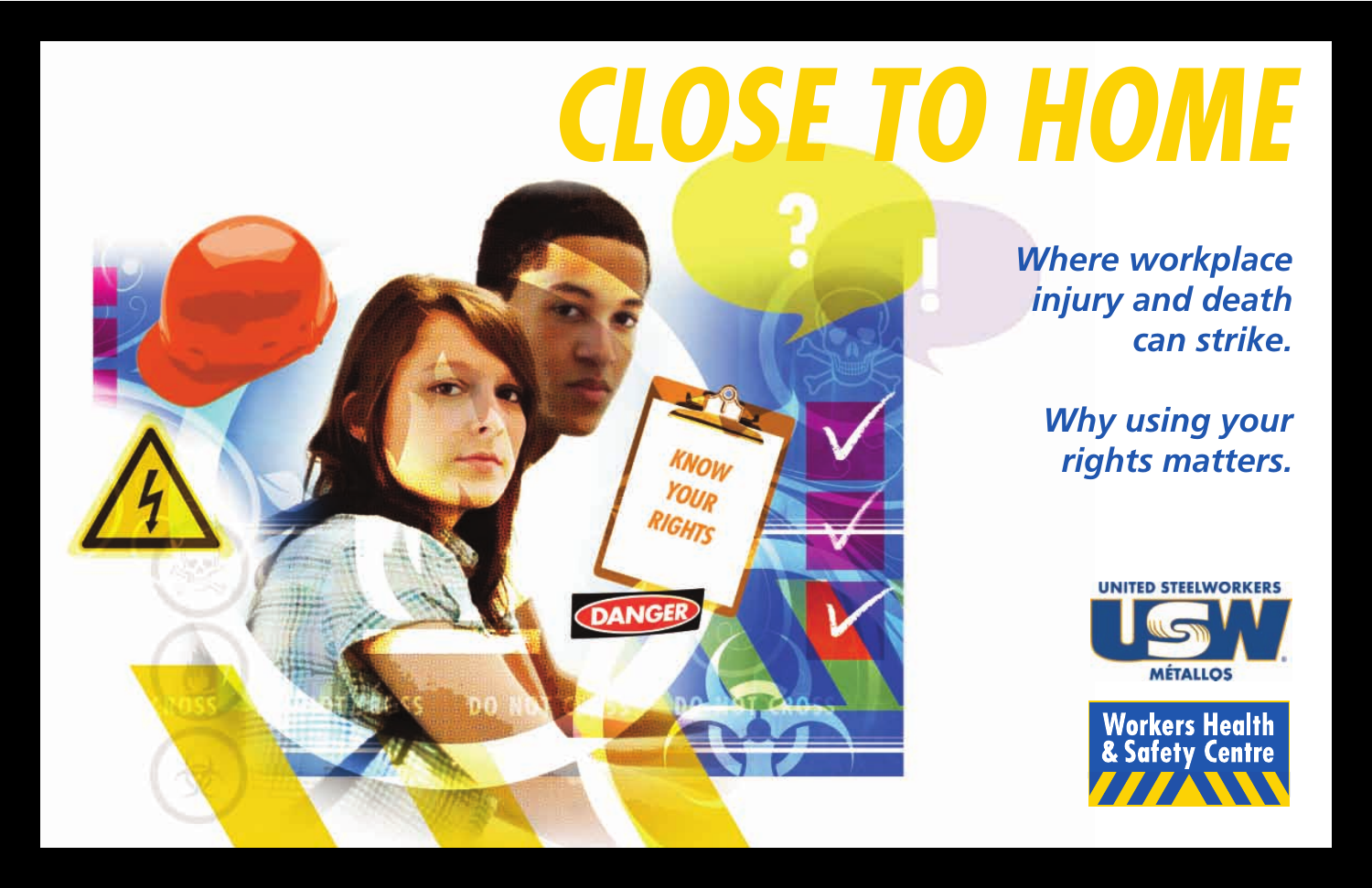# **Health and safety concerns — a world away?**

The world watched in horror after the eight-storey Rana Plaza building, which housed five garment factories near Bangladesh's capital, collapsed and killed 1,127 workers. Another 300 workers were never found or identified. The April 24, 2013 disaster is one of deadliest in the garment industry's history.

Investigations found that Rana Plaza was a disaster in waiting. The day before the tragedy, cracks appeared in the building, the structure shaking enough that many workers fled. An engineer who inspected the building warned that it was unsafe. Factory bosses ignored the warning and ordered staff back to work the next

morning. As a generator was started, the building shook, buckled and collapsed trapping or killing the workers inside.

Many companies who manufacture goods overseas are now pressuring the Bangladeshi government to improve working conditions for these workers. Meantime, many other activists are pressuring companies to take responsibility for the poor working conditions. While North Americans work to win rights and better conditions for these workers, we can't forget that workplace health and safety tragedies hit close to home too.

# **Health and safety concerns — closer than we think.**

A year before the Bangladeshi disaster, part of the rooftop garage of an Elliot Lake, Ontario shopping mall caved in, killing two people and injuring several others. Lucie Aylwin was working at the mall's second floor lottery kiosk, across from the food court, when a giant concrete slab plummeted from the parking lot above,

smashing the kiosk and slicing through the second floor. Aylwin survived the initial collapse but later died when emergency workers, whose lives were also at risk, could not rescue her in time. Like the tragedy in Bangladesh, faulty construction and unheeded warning signs are the suspected causes of the cave-in.

# *It can happen to you too!*

**Stephen Nicholson**, a 19-year-old from Winnipeg, Manitoba, suffered third-degree burns to 85 per cent of his body, from an explosion inside a paint booth exhaust vent. His employer was prosecuted under the province's health and safety laws.

**Nick Perry**, a 19-year-old from Victoria, British Columbia, endured 13 ½ hours of surgery to reconstruct his spine and graft his ribs into his back after being hit by a load of lumber at the lumberyard where he was a forklift truck operator. The 1,200 kilogram load slid off the forks of the truck when Nick attempted to adjust it.

**Brigitte Serre** a 17-year-old from Montreal, Quebec was found slain in a back room of a gas station where she had worked alone on her first overnight shift. One of the murder suspects was a former employee who knew Brigitte.

**Terri Lynn Stewart**, a 19-year-old from Moncton, New Brunswick was flagging traffic on a construction site. She had successfully stopped traffic when a vehicle "rear-ended" another, causing the stopped vehicle to hit and kill her.



These incidents are not uncommon and these jobs are not unfamiliar to many young workers. Uncontrolled hazards can injure or kill you in all types of workplaces — in offices, stores and fast-food restaurants, in a manufacturing plant, a mine or logging camp. Many hazardous exposures you experience today can also affect your health in years to come.

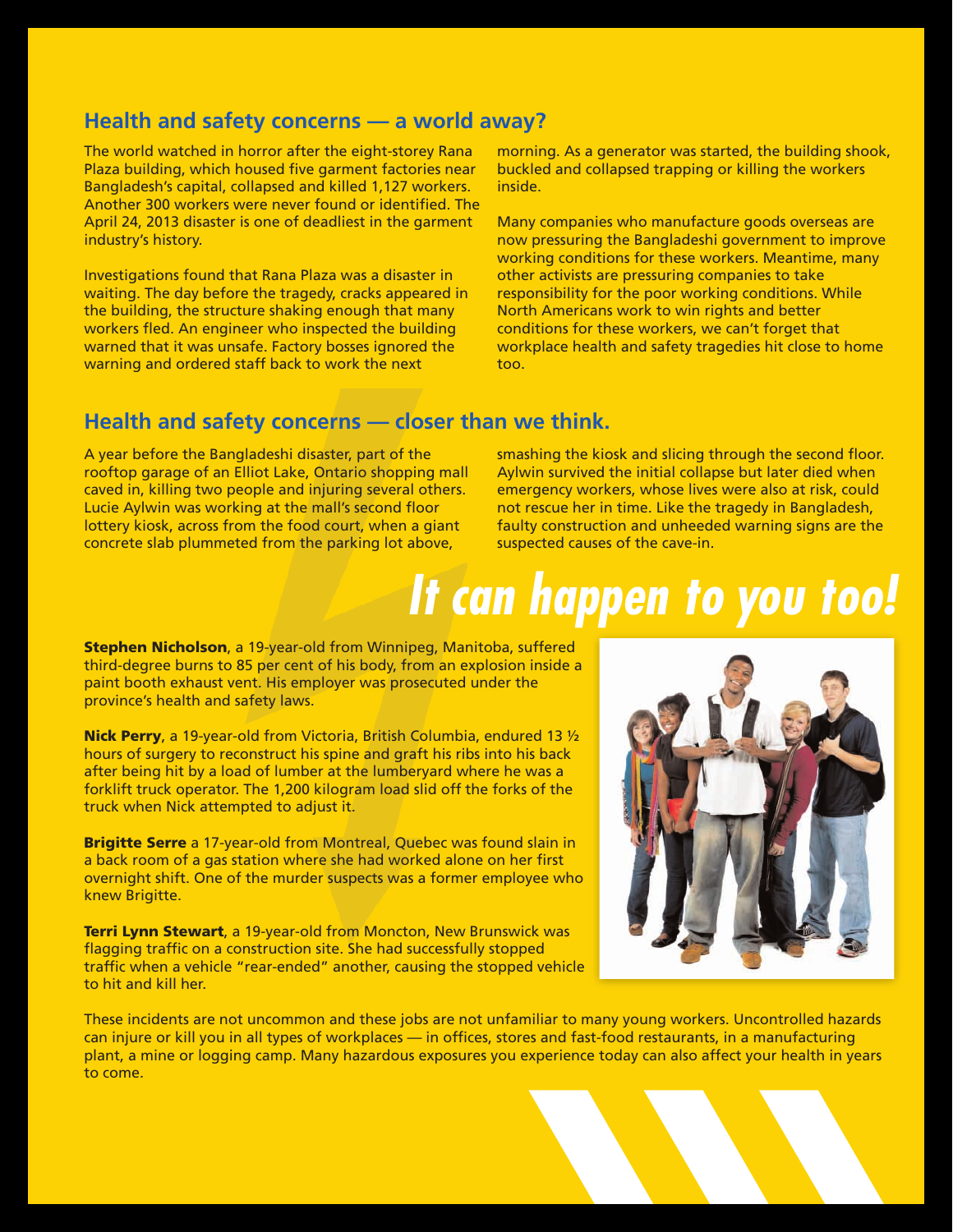### **SO WE CAN'T BE COMPLACENT...**

**WE NEED TO EXERCISE HARD WON RIGHTS...** 

## **TO PREVENT WORKPLACE TRAGEDIES CLOSE TO HOME.**

Unlike workers in other jurisdictions, Canadians have hard-won health and safety laws and worker rights designed to help ensure we return home healthy and whole. As the old saying goes though, we need to 'use them or lose them'.

## **It's the Law**

Federal, provincial and territorial occupational health and safety laws set out several legal rights and responsibilities for workers, their representatives and employers. However, employers have the ultimate responsibility to take every precaution reasonable to ensure the workplace is healthy and safe.

## **Each and every worker in Canada has three basic rights.**

**THE RIGHT TO KNOW:** As a worker, you have the legal right to know about all hazards and dangers in your workplace and how they can affect you, including unsafe machinery or hazardous working conditions (like a greasy, slippery floor). An important way to exercise your right to know is through **WHMIS** (Workplace Hazardous Materials Information System). This Canada-wide system provides information to users of hazardous materials by means of: warning labels on containers, Material Safety Data Sheets (MSDS), and worker training on how to use this information.



WHMIS sets out six classes of chemicals: compressed gas; flammable and combustible material; oxidizing material; poisonous and infectious material; corrosive material; and dangerously reactive material. Each class has an identifying hazard symbol. As a worker you must trained on procedures for safe handling, storage and disposal of the hazardous materials used or made in the workplace and emergency procedures to follow for all situations involving hazardous materials.

**THE RIGHT TO PARTICIPATE:** Workers chosen by other workers, or where there is a union in the workplace by their union, have the right to participate as a worker member of the joint health and safety committee (JHSC) or worker health and safety representative. The joint committee is made up of an equal number of worker and employer representatives. They have the right to inspect the workplace, identify hazards and make recommendations to the employer about training and control measures to name a few. By law, the employer must respond to the joint committee's recommendations within a specified time.

You don't have to be a member of the joint health and safety committee to exercise your right to participate. There are many ways to help. You can create awareness by helping to organize a Day of Mourning ceremony or Repetitive Strain Injury (RSI) Awareness Day event in your school, workplace or community. You can also submit health and safety suggestions to the joint committee. The choice is yours. Just remember participation is a good form of exercise.

**THE RIGHT TO REFUSE:** Perhaps the most important tool to ensure your health and safety is your worker right to refuse unsafe work you believe could endanger you. By law, you cannot be fired for refusing unsafe work, but if you refuse to work, you must follow specific procedures. These procedures can be found on special "work refusal" cards provided by the Steelworkers union or by visiting the websites of the Steelworkers, Workers Health & Safety Centre or Ministry of Labour in your province or territory.

In several Canadian jurisdictions, the right to refuse includes workplace violence. Workers in Quebec, Saskatchewan and Manitoba also have legal protection from psychological harassment.

**Rights are important. But sometimes they aren't enough.**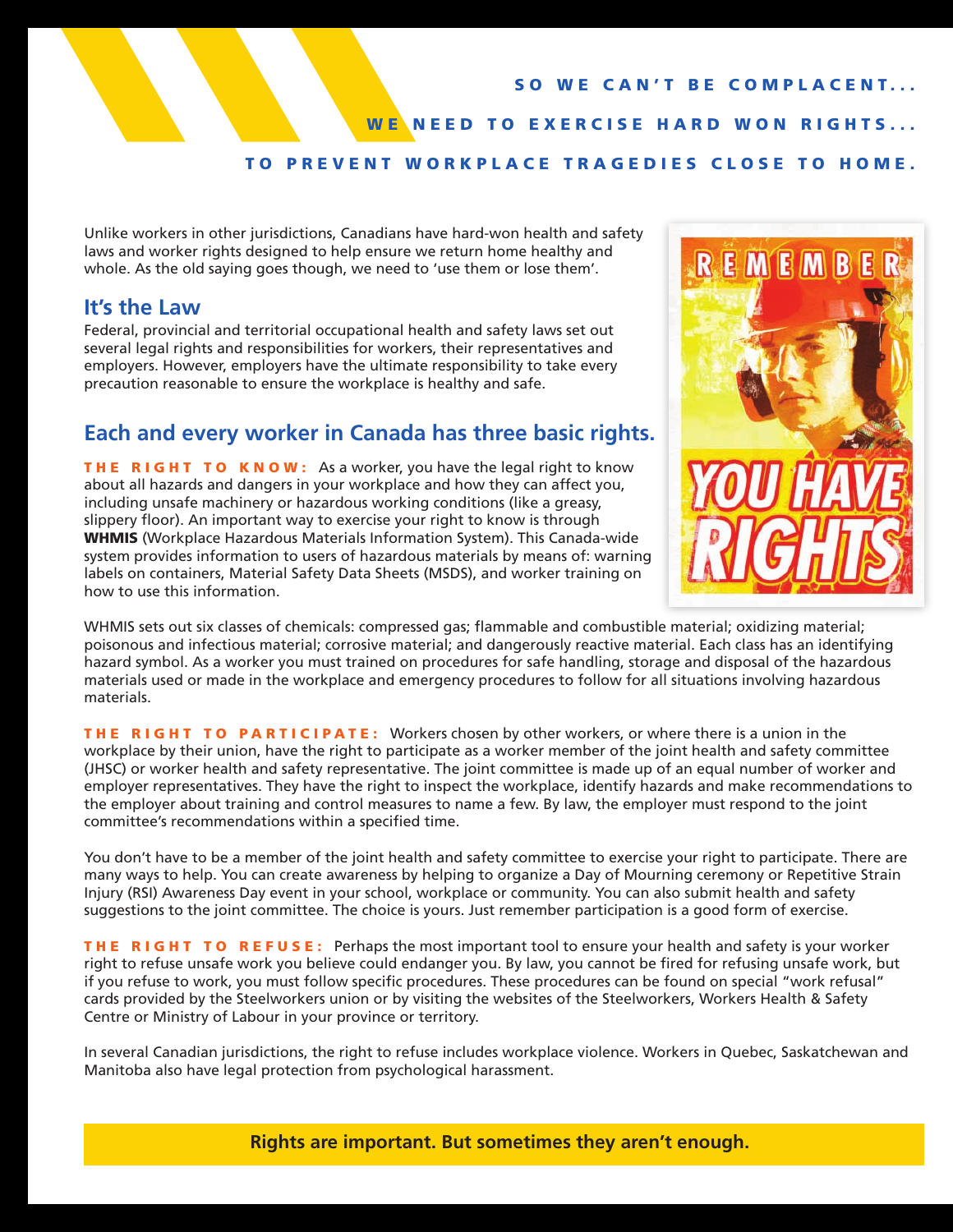# *STARTING A NEW JOB?*

### **Ensuring proper supervision**

When you start a new job you need to ask about more than just the hours of work and rate of pay. You also need to know what supervision you will get on the job. By law, employers must appoint competent people as supervisors who must be trained in the work, knowledgeable about potential or actual workplace dangers and familiar with the law. Like employers, supervisors must take every reasonable precaution to protect worker health and safety.

#### **"When can you start?" ... "As soon as you train me."**

You also need to ask your new employer the following:

- *• What are the hazards on the job?*
- *• How will you protect me from these hazards?*
- *• What is your policy on workplace violence and harassment?*
- *• Will I get training for the job I'm going to do?*
- *• Will I get health and safety training?*
- *• What do I do in an emergency?*
- *• Who can I talk to about health and safety?*

If your prospective employer refuses to answer these questions, look for a job elsewhere. You deserve better.



#### **Who can you talk to? Ask someone who cares.**

If you have questions about health and safety in your workplace, talk to those who know:

**YOUR PARENTS:** Don't keep your worries to yourself. Let your family know if you think there is a dangerous situation. After all, they are likely more experienced than you are.

**YOUR SUPER VISOR:** Your supervisor has a duty to tell you about any potential hazards or dangerous situations in the workplace. Many employers want a safe and healthy workplace and will welcome your questions.

**YOUR CO-OP TEACHER:** If you're on a placement, your teacher needs to know about any health and safety problems you encounter.

#### **YOUR UNION REPRESENTATIVE:**

If you work in a unionized workplace, talk to your union representative. He or she can tell you what to do next.

#### **THE JOINT HEALTH AND SAFETY COMMITTEE**

**(JHSC):** Talk to a worker member of the joint health and safety committee or health and safety representative about any questions or concerns you may have regarding your health and safety. They in turn will make recommendations to the employer.

#### **UNITED STEELWORKERS UNION (USW):**

The Steelworkers are the largest private sector union in North America. They can be found in many communities across Canada. Visit their website at **www.usw.ca** or call the National Office at **1-877-669-8792**.

#### **WORKERS HEALTH & SAFETY CENTRE**

**(WHSC):** The Workers Health & Safety Centre is a unique worker-inspired, worker-driven health and safety training and information organization. Visit their website at **www.whsc.on.ca** or call **416-441-1939** or toll free in Ontario at **1-888-869-7950**.

#### **FEDERAL / PROVINCIAL / TERRITORIAL**

**GOVERNMENTS:** Government representatives may also be able to help you. If necessary, you can make an anonymous complaint to those who govern health and safety in your province or territory. For a complete listing visit Canada's National Occupational Health and Safety website at **www.canoshweb.org**.